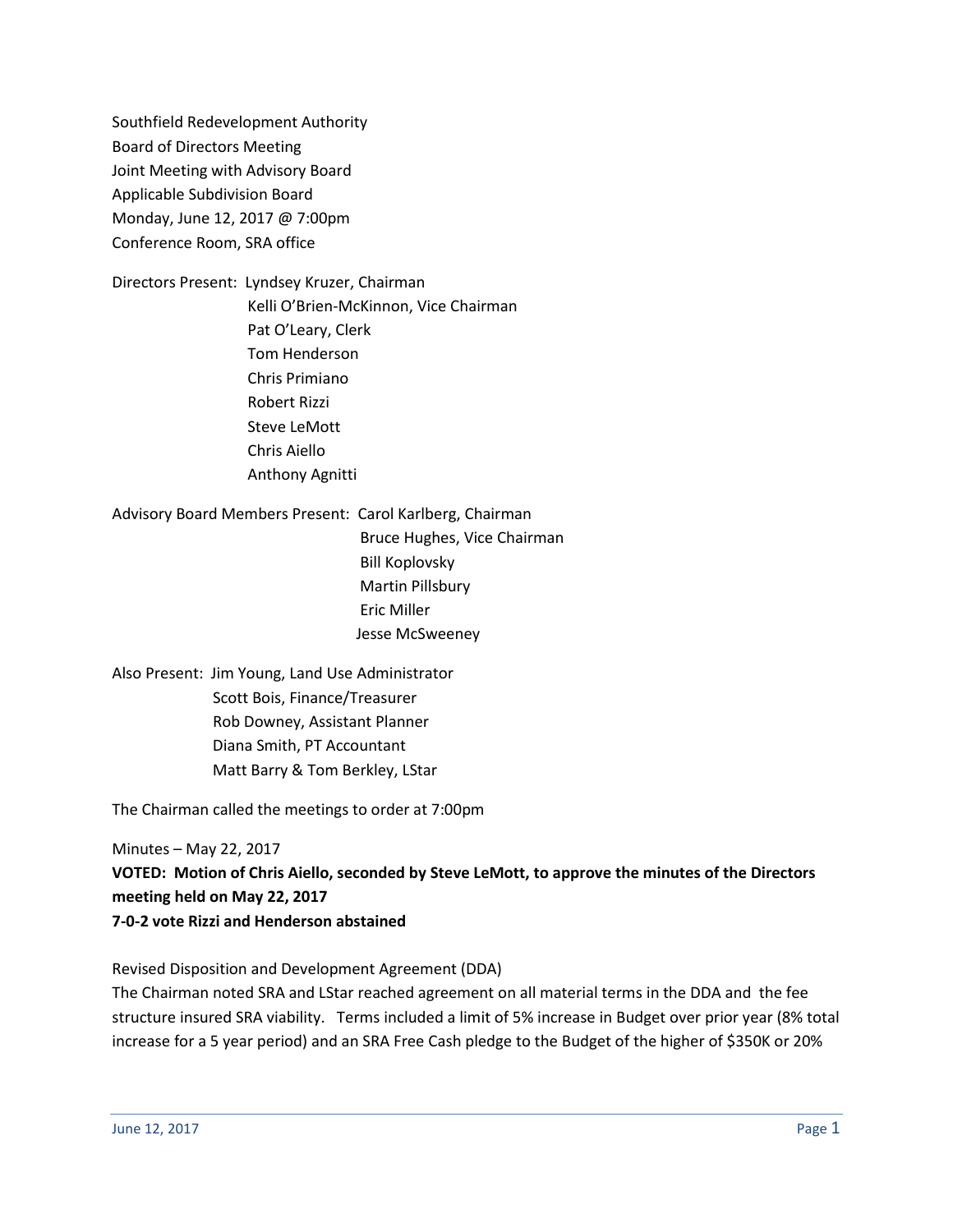of Free Cash, with a minimum Free Cash reserve of \$500K to be maintained. The Board was looking to diligently cut and control costs, spend more wisely, and build flexibility into the budget. LStar would cover any Budget shortfall; Entitlement fees incurred and not collected by LStar after May, 2015 were waived. The Directors received a final red line DDA copy prior to the meeting; a DDA presentation and potential vote would occur at next meeting.

#### FY18 Budget Discussion with Advisory Board

The Advisory Board was informed that LStar's unpaid Entitlement fee (approximately \$550K) was waived, and the fee structure would go away. LStar would pay Annual Developer Fees to SRA equal to any budgetary shortfall. The SRA Directors agreed to pledge Free Cash to the budget going forward, and noted that future generation of Free Cash would most likely not occur again until full build out. The Executive Director Position was not yet included in the FY18 Budget; the salary range would be flexible and commensurate with municipal salaries with no employment contract; an at-will employee. The Collins Center would be engaged to conduct an Executive Director search and LStar would cover the cost.

#### Edward J. Collins, Jr., Center for Public Management

Mr. Kobayashi attended the meeting to review the Collins Center scope of services and to submit a service agreement proposal to the Board. Once the Board established powers and duties of the Executive Director position, the Collins Center would commence active recruitment, develop a profile of SRA priorities, conduct background checks and provide guidance for final interview/selection process. He suggested a screening committee be appointed to work with the Center to evaluate applications and conduct preliminary interviews.

Discussion ensued on using boiler plate job descriptions for a quicker hiring process, Mr. Kobayashi indicated the Board needed to formally hire the Collins Center om order to provide an Executive Director profile.

Board Measure 17-023 Edward J Collins Center

# **VOTED: Motion of Tony Agnitti, seconded by Pat O'Leary, to delegate the Edward J. Collins, Jr. Center for a flat fee of \$5,000 to develop a job description for the SRA Executive Director Unanimous vote**

#### SRA Staff restructuring

Mr. Primiano reported on the focus of the operations workgroup to look at staffing, work space and budgetary challenges for the SRA five (5) to ten (10) years out and to keep Budget increases within 5%. The Board was obligated under the open meeting law to discuss staff restructuring in a public meeting. The Chairman noted that Mr. Primiano and Atty. Galvin gave notice to staff prior to the meeting that potential restructuring would be on the agenda.

The workgroup determined that the part time accountant position was not a vital position and not required in legislation; there was capacity within the existing staff to absorb the tasks of the part time accountant, and they recommended the work load be redirected and the position eliminated.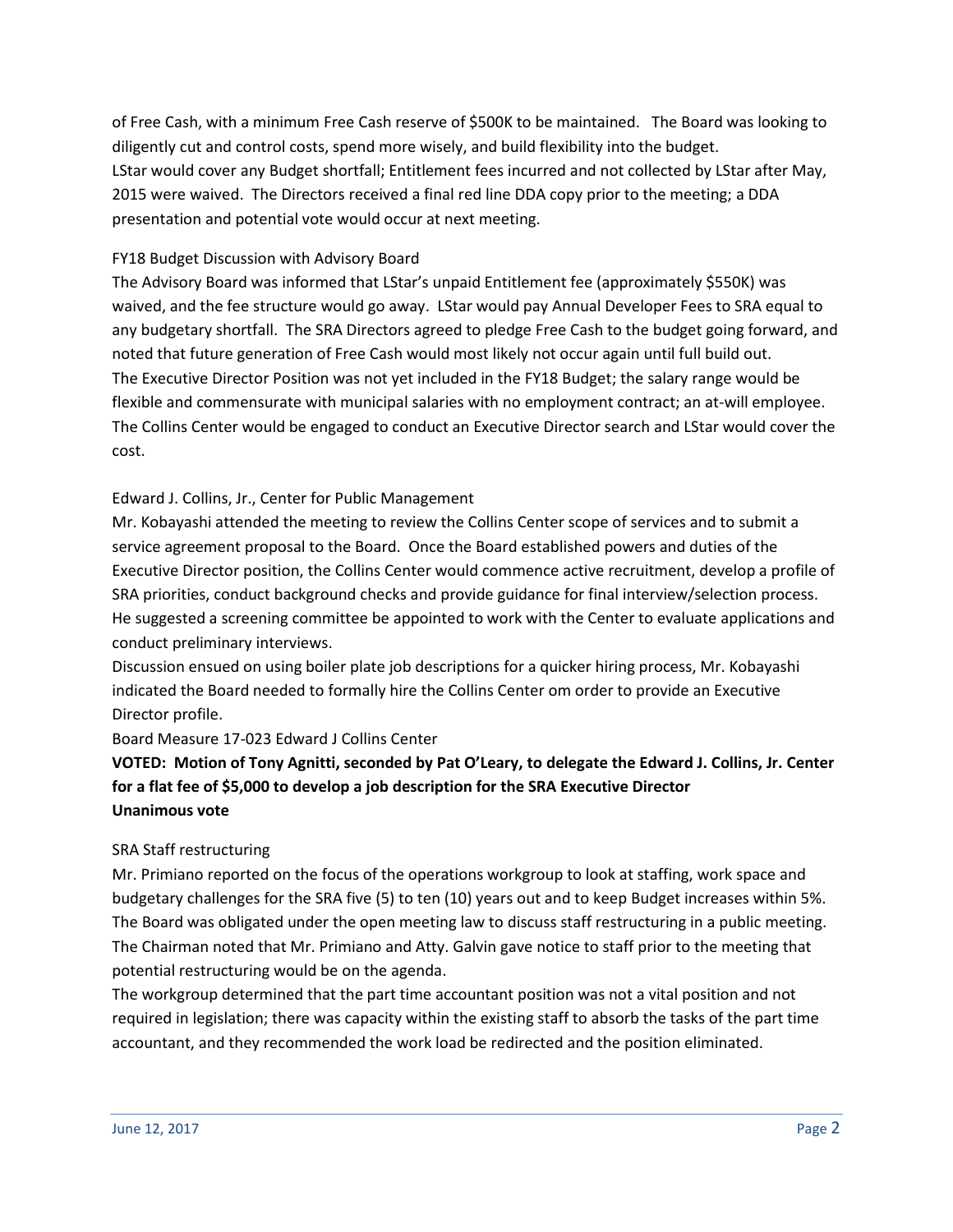#### Board Measure 17-024 – Part Time Accountant Position

### **VOTED: Motion of Chris Aiello, seconded by Tom Henderson to eliminate the position of Part Time Accountant**

**Unanimous 9-0 vote**

**VOTED: Motion of Kelli O'Brien-McKinnon, seconded by Tony Agnitti to make the last day of the Part Time Accountant position June 30, 2017**

#### **Unanimous 9-0 vote**

**VOTED: Motion of Tom Henderson, seconded by Chris Aiello, to give 50 hours severance with the signing of a release agreement**

#### **Unanimous 9-0 vote**

Mr. Primiano indicated SRA and LStar would be moving into shared office space with LStar managing the reception area. The SRA Administrative Assistant position would then be redundant. The Admin's clerical tasks could be absorbed by existing staff and the Board would have to arrange for internal agenda packets and public meeting notifications. Ms. Karlberg informed the SRA Board that they were also required (per legislation) to arrange for administrative support to the Advisory Board. Board Measure 17-025 – Administrative Assistant Position

# **VOTED: Motion of Tom Henderson, seconded by Kelli O'Brien-McKinnon, to eliminate the Administrative Assistant position on October 1, 2017 with severance to December 31, 2017 contingent upon a separation agreement**

#### **Unanimous 9-0 vote**

The Board indicated they had been working for a year on utilizing staff resources wisely, being fiscally responsible, and lobbying the Towns to take on more of SRA's responsibilities.

Mr. Agnitti stated there was a dysfunctional relationship between SRA staff and LStar, that tasks were not done on a timely basis, and that the structure needed to change for the future success of the project.

The Chairman noted the importance of keeping coverage in the office and that the employee handbook should be revised.

Mr. McSweeney noted the Advisory Board was also focused on being fiscally responsible and that they would consider the continuation of an annual 25% reduction in Director Compensation at their next meeting. The Directors were not in favor of the Advisory Board's proposal.

Phase 1A Definitive Subdivision Plan Performance Bond Reduction Mr. Berkley noted this agenda item would be ready for action at the next meeting.

White Street Development Project

Mr. Barry noted that a final approval from the National Park Service on the boundary adjustment was still pending.